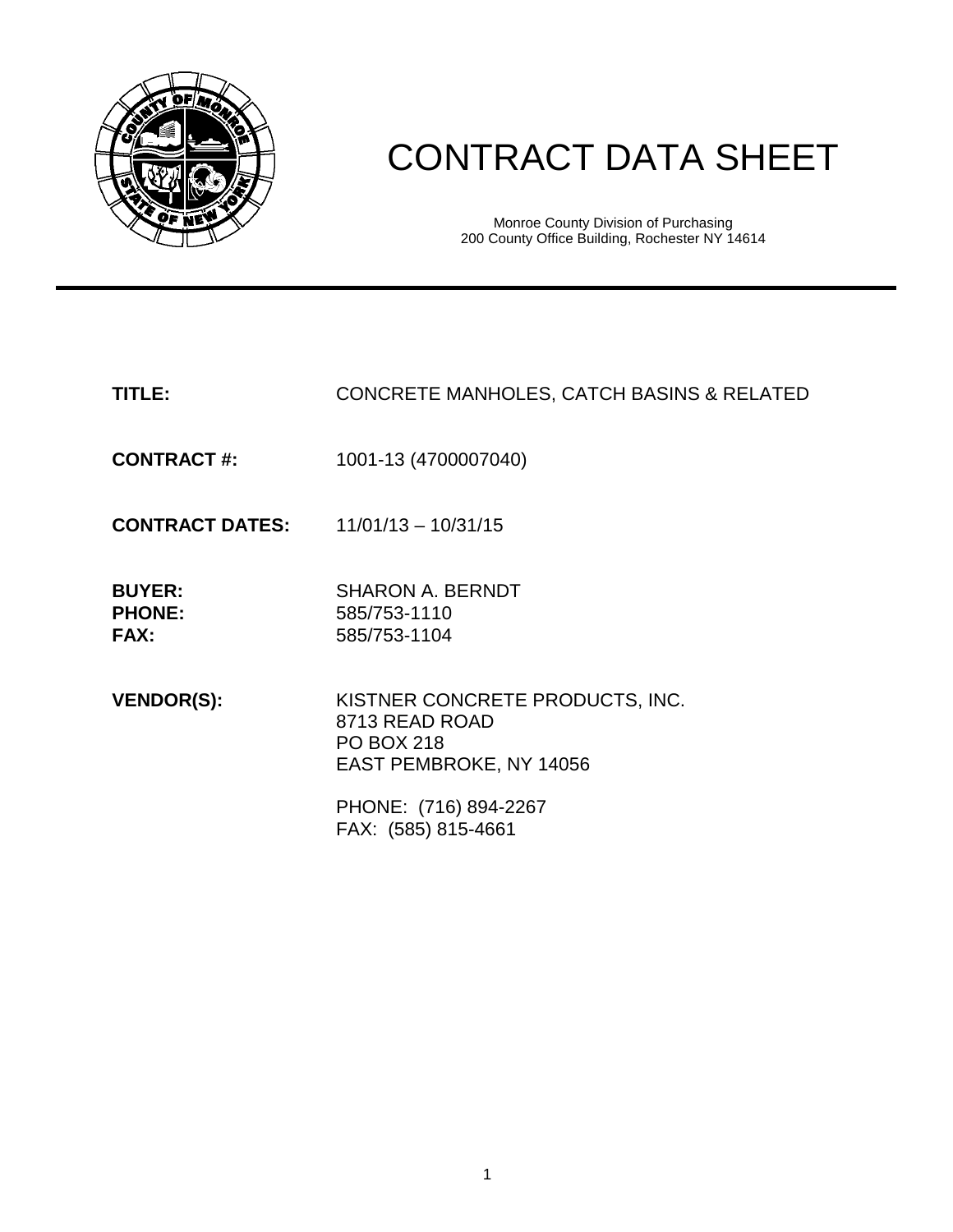## **TERMS AND CONDITIONS**

| <b>BID ITEM:</b>                                         | CONCRETE MANHOLES, CATCH BASINS AND RELATED                                                                                                                                                                                                                                                                                                                                                                                                                                                                                                                                |
|----------------------------------------------------------|----------------------------------------------------------------------------------------------------------------------------------------------------------------------------------------------------------------------------------------------------------------------------------------------------------------------------------------------------------------------------------------------------------------------------------------------------------------------------------------------------------------------------------------------------------------------------|
| <u>FOR:</u>                                              | Department of Environmental Services                                                                                                                                                                                                                                                                                                                                                                                                                                                                                                                                       |
| <b>DUPLICATE COPIES:</b>                                 | PLEASE SUBMIT YOUR BID IN DUPLICATE; THE ORIGINAL AND ONE (1)<br>COPY.                                                                                                                                                                                                                                                                                                                                                                                                                                                                                                     |
| <b>BID INFORMATION:</b>                                  | At the time of bid, the bidder shall supply detailed specifications covering the<br>item(s) contained herein and shall clearly indicate any areas in which item or<br>items offered do not fully comply with the specifications contained herein.                                                                                                                                                                                                                                                                                                                          |
| <b>SUBMITTAL OF</b><br><b>FORMAL</b><br><b>PROPOSAL:</b> | Bid proposal must be legible and submitted in the original form, bearing an<br>original signature. EMAILS AND FACSIMILES ARE NOT ACCEPTABLE.                                                                                                                                                                                                                                                                                                                                                                                                                               |
|                                                          | All bidders must submit proof that they have obtained the required Workers'<br>Compensation and disability benefits coverage or proof that they are<br>exempt if awarded the contract.                                                                                                                                                                                                                                                                                                                                                                                     |
| <b>SPECIFICATION</b><br><b>ALTERATIONS:</b>              | Specifications will be construed to be complete and be considered the entire<br>description of the goods or services upon which Monroe County is now<br>seeking bids. Only formal written addenda can materially alter this set of<br>specifications. No verbal statement made by a Monroe County employee or<br>anyone else is binding nor shall such statement be considered an official part<br>of this public bid proposal.                                                                                                                                            |
| <b>QUANTITIES:</b>                                       | The quantities listed are the estimated annual requirements and should not be<br>construed to represent either maximum or minimum quantities to be ordered<br>during the contract term. Estimates are based upon actual annual usage<br>for 2008-2013 by County departments only.                                                                                                                                                                                                                                                                                          |
| <b>BRAND REFERENCE:</b>                                  | References to a manufacturer's product by brand name or number are done<br>solely to establish the minimum quality and performance characteristics<br>required. Bidders may submit bids on alternates, but must attach two (2)<br>copies of manufacturer specifications for any alternate at the time of the bid.<br>Further, the bidder must demonstrate that the alternate proposed has a<br>sufficient operating track record to show the equipment will perform per the<br>specified brand. The acceptance of a bidder's alternate rests solely with<br>Monroe County. |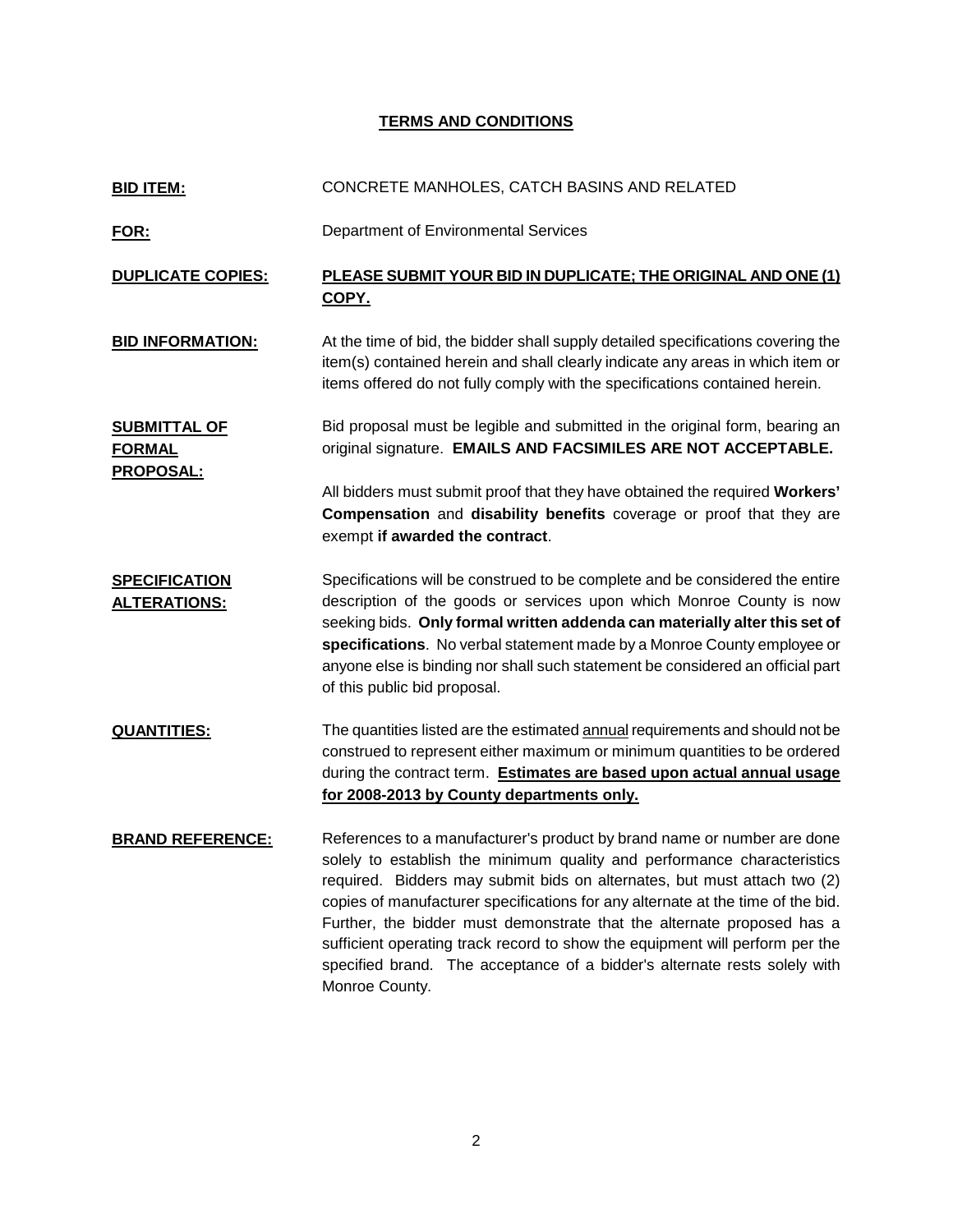| <b>QUALIFIED BIDDER:</b>                  | Each bidder must be prepared to present satisfactory proof of his capacity and<br>ability to perform this contract. Such proof may include, but is not limited to,<br>an inspection of the bidder's facilities and equipment, financial statements,<br>references and performance of similar contracts. The Purchasing Manager<br>reserves the right to reject any bid where the bidder cannot satisfy the<br>County as to their ability to perform. Monroe County reserves the right to<br>reject any and all bids if the Monroe County Purchasing Manager deems said<br>action to be in the best interests of Monroe County. |
|-------------------------------------------|--------------------------------------------------------------------------------------------------------------------------------------------------------------------------------------------------------------------------------------------------------------------------------------------------------------------------------------------------------------------------------------------------------------------------------------------------------------------------------------------------------------------------------------------------------------------------------------------------------------------------------|
| <b>METHOD OF</b><br><b>AWARD:</b>         | Monroe County intends to award the bid to the lowest responsive and<br>responsible bidder, based on the TOTAL. Bidder must bid on all items in<br>order to be considered. The County reserves the right to reject any and<br>all bids if the Purchasing Manager deems said action to be in the best interest<br>of the County.                                                                                                                                                                                                                                                                                                 |
| <b>CONTRACT TERM:</b>                     | Contract will start with the date of the contract award and run through October<br>31, 2014, with the option to renew the contract up to four (4) additional twelve<br>(12) month periods with the mutual consent of both parties.                                                                                                                                                                                                                                                                                                                                                                                             |
| <b>PRICE CHANGES:</b>                     | Price changes may be proposed by either party no later than forty-five (45)<br>days prior to contract extension, based upon manufacturer price changes<br>which must be supported with documentation. Should price changes not be<br>acceptable to both parties, the contract will not be extended. Prices may<br>change only at the time of extension.                                                                                                                                                                                                                                                                        |
| <b>MINIMUM ORDER:</b>                     | No minimum order is specified for this contract. Agencies must be able to<br>order as needed. Political subdivisions and others authorized by law may<br>participate in this contract.                                                                                                                                                                                                                                                                                                                                                                                                                                         |
| <b>DELIVERY:</b>                          | All deliveries to be F.O.B. Monroe County to agency as specified by a<br>Purchase Order. Delivery costs must be built into the unit prices bid.<br>Deliveries must be made within two (2) weeks after receipt of<br>purchase order number. The County reserves the right to terminate the<br>contract in the event the specified delivery time is not met.                                                                                                                                                                                                                                                                     |
| <b>PURCHASE ORDER</b><br><b>ISSUANCE:</b> | Delivery of services may be directed by the receipt of a Purchase Order only.<br>Items that are not part of this bid will not be paid for by Monroe County.<br>As to all purchase orders issued by Monroe County, exceptions may only be<br>authorized, in writing, by the Purchasing Manager or her authorized agent prior<br>to delivery.                                                                                                                                                                                                                                                                                    |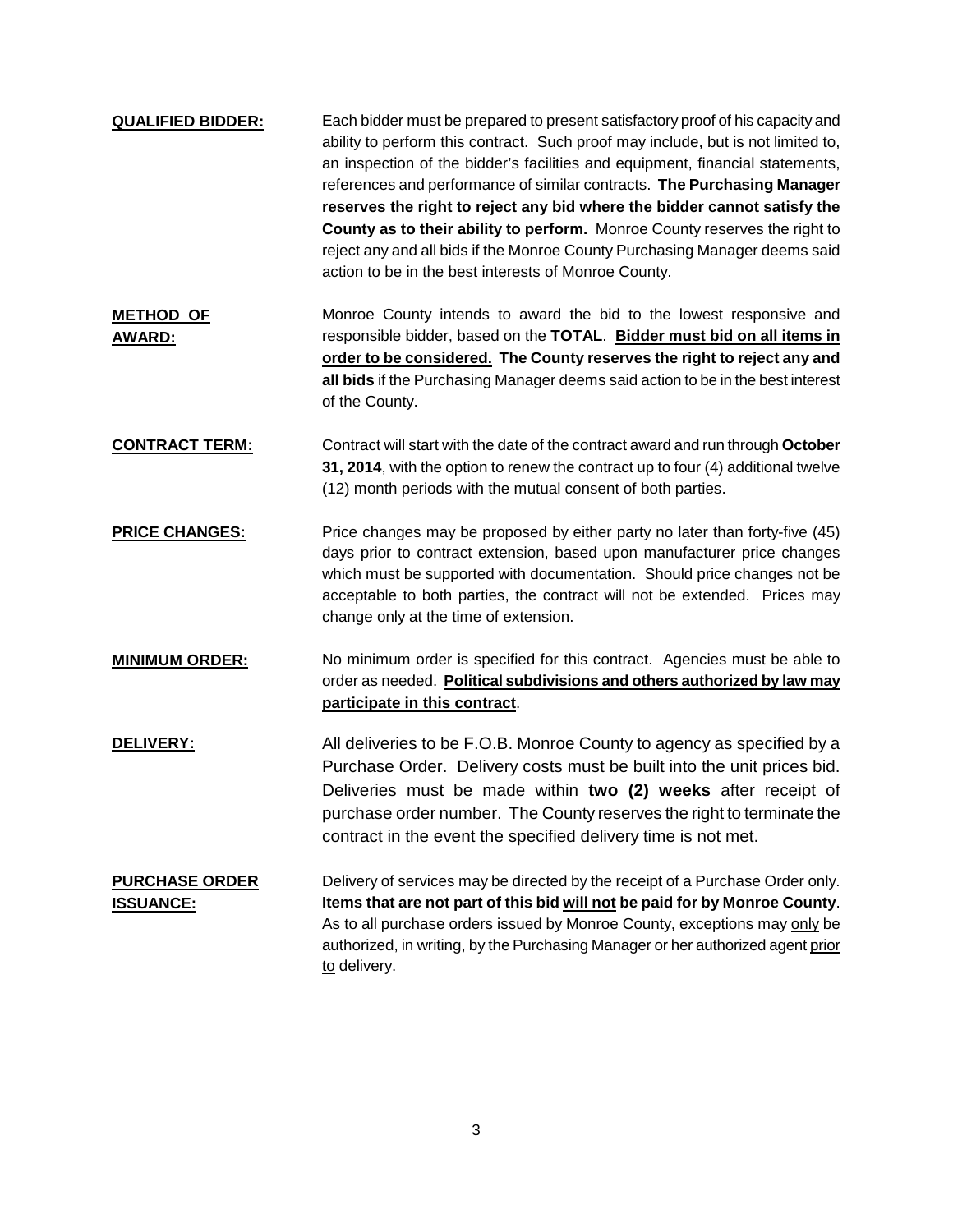| <b>BILLING</b><br><b>PROCEDURE:</b>        | All invoices for items sold any authorized agency as a result of this contract<br>must be billed in the following manner: Purchase Order #, Quantity,<br>Description of Item Purchased, BP#, Item #, Extension and Total. ALL<br>INVOICES MUST BE MARKED WITH THE PURCHASE ORDER NUMBER.<br><b>INVOICES WITHOUT THIS INFORMATION WILL NOT BE PROCESSED</b><br>FOR PAYMENT.                                                                                                                                                                                                                                                                                                                                                                                                                                                                                  |
|--------------------------------------------|-------------------------------------------------------------------------------------------------------------------------------------------------------------------------------------------------------------------------------------------------------------------------------------------------------------------------------------------------------------------------------------------------------------------------------------------------------------------------------------------------------------------------------------------------------------------------------------------------------------------------------------------------------------------------------------------------------------------------------------------------------------------------------------------------------------------------------------------------------------|
| <b>WARRANTY/</b><br><b>GUARANTEE:</b>      | All warranties by manufacturer shall apply. Bidder shall, as part of its proposal,<br>furnish its warranty/guarantee for all goods/services to be furnished<br>hereunder. As a minimum, Bidder shall warrant all goods for a period of one<br>(1) year from date of acceptance. Bidder shall be obligated to repair or<br>replace all defects in material or workmanship, which are discovered or exist<br>during said period. All labor, parts and transportation shall be at Bidder's<br>expense.                                                                                                                                                                                                                                                                                                                                                         |
| <b>UNCONTEMPLATED</b><br><b>PURCHASES:</b> | Monroe County reserves the right to request separate bids for such quantities<br>of items on this contract that may be best procured via separate public bid<br>offering and to otherwise act in furthering its own best interests.                                                                                                                                                                                                                                                                                                                                                                                                                                                                                                                                                                                                                         |
| <b>SUBCONTRACT:</b>                        | The Contractor shall not subcontract any work without first obtaining the<br>written consent of the Monroe County Purchasing Manager.                                                                                                                                                                                                                                                                                                                                                                                                                                                                                                                                                                                                                                                                                                                       |
| <b>RELATED ITEMS:</b>                      | The County reserves the right to add miscellaneous related items to this<br>contract during the contract term upon agreement by both parties as to the<br>price. Approval must be given in writing by the Purchasing Manager or her<br>Designee.                                                                                                                                                                                                                                                                                                                                                                                                                                                                                                                                                                                                            |
| <b>REPORT OF</b><br><b>PURCHASE:</b>       | The Contractor must, upon request, provide the County Purchasing Manager<br>with detailed information showing how much of each item was delivered to any<br>and all agencies under this contract. This includes deliveries to not only the<br>County but any other municipality or agency which orders from this contract.                                                                                                                                                                                                                                                                                                                                                                                                                                                                                                                                  |
| <u>OTHER AGENCIES:</u>                     | The Contractor(s) must honor the prices, terms and conditions of this contract<br>with political subdivisions or districts located in whole or in part within Monroe<br>County. In addition, the contractor may, but is not required to, extend the<br>prices, terms and conditions of this contract to any other political subdivision<br>or district. Usage of this contract by any of these other political subdivisions or<br>districts will have to be coordinated between that subdivision or district and the<br>contractor. Orders placed against this contract between any subdivision or<br>district will be contracts solely between the Contractor(s) and those entities.<br>Monroe County will not be responsible for, nor will it have any liability or other<br>obligation for, such contract between the Contractor(s) and any third party. |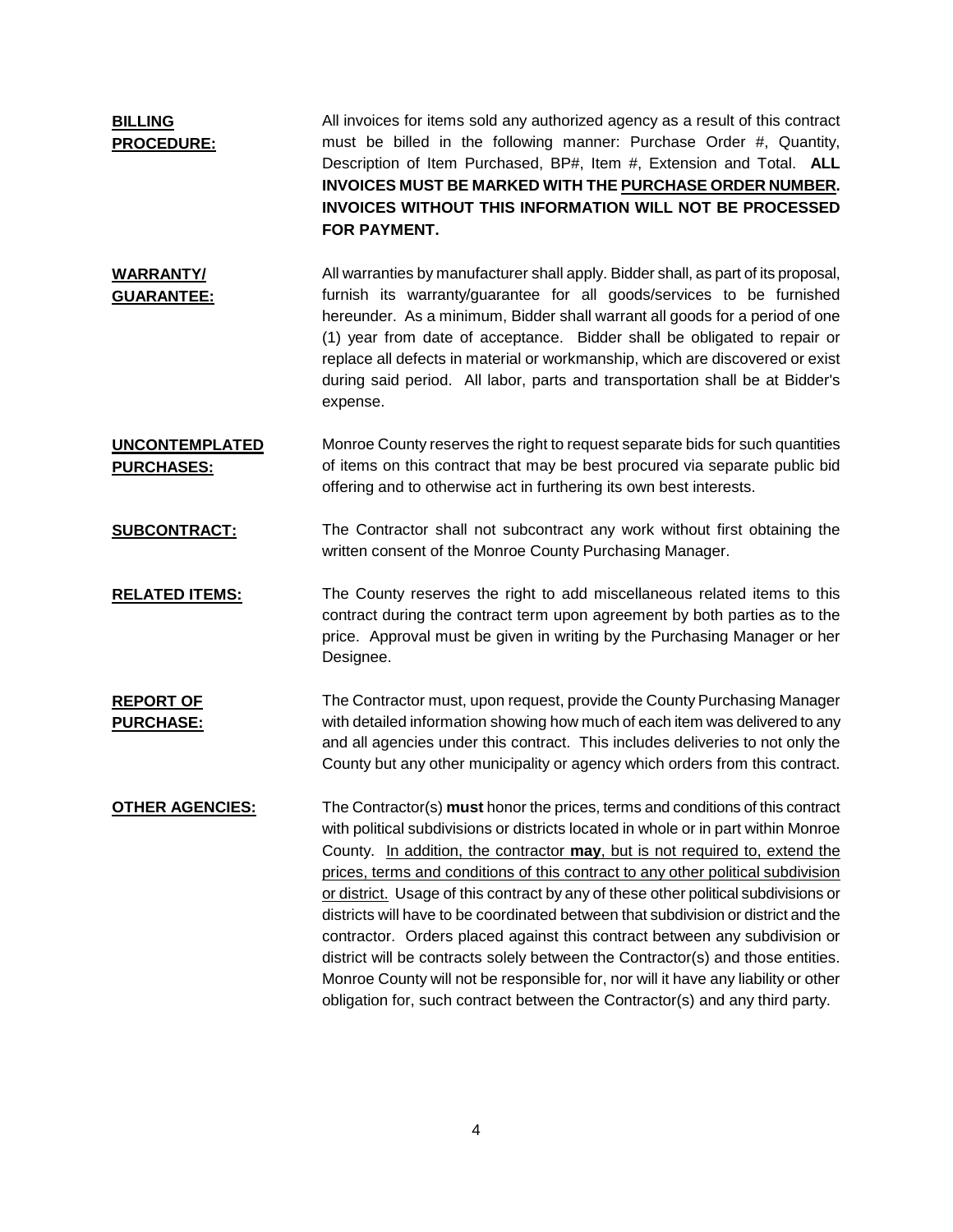# **INDEMNIFICATION:** The Contractor agrees to defend, indemnify and save harmless the County, its officers, agents, servants and employees from and against any and all liability, damages, costs or expenses, causes of action, suits, judgments, losses and claims of every name not described, including attorneys' fees and disbursements, brought against the County which may arise, be sustained or occasioned directly or indirectly by any person, firm or corporation arising out of or resulting from the performance of the services by the Contractor, arising from any act, omission or negligence of the Contractor, its agents and employees or arising from any breach or default by the Contractor under this Agreement. Nothing herein is intended to relieve the County from its own negligence or misfeasance or to assume any such liability for the County by the Contractor.

Terms & Conditions-Term Contract-Commodity-Single Award.doc (8/03)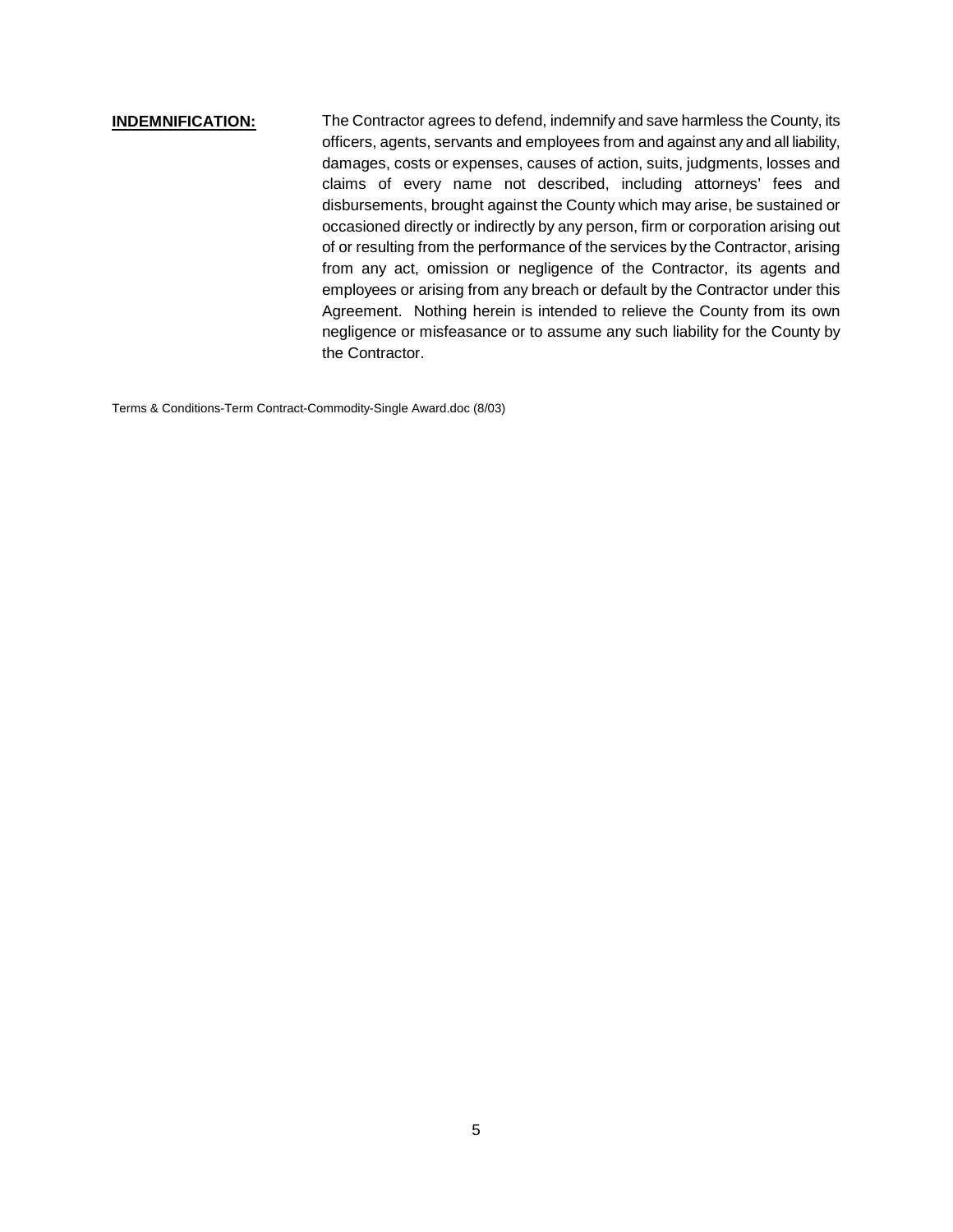# **BP #1001-13 CONCRETE MANHOLES, CATCH BASINS AND RELATED SPECIFICATIONS**

### 1.00 **GENERAL**

#### 1.01 **SCOPE**

The Monroe County Department of Environmental Services is seeking a qualified bidder to provide concrete manholes, catch basins and related items**.** It is the intent of these specifications to describe concrete manholes, catch basins and related items suitable for use at sites throughout the County. The units bid shall be new and unused.

#### 1.02 **PURCHASING PERSON**

The Buyer, identified below, is the sole point of contact regarding this Bid from the date of issuance until the bids are opened and the results made public.

Sharon Berndt Monroe County Division of Purchasing 200 County Office Building 39 West Main Street Rochester, NY 14614 Fax: (585) 753-1104 e-mail: [sberndt@monroecounty.gov](mailto:sberndt@monroecounty.gov)

All requests for bid clarification must be submitted in writing to the Buyer referenced above and received no later than close of business (5:00 PM Eastern Standard Time) on **October 10, 2013**.

All questions will be answered and documented in writing as an Addendum to the Bid. These will be sent out to all Bidders who received the original Bid no later than **October 15, 2013**.

#### 1.03 **CODES/STANDARDS**

The Contractor shall comply with the following codes and standards:

- A. **OSHA** Occupational Safety & Health Act
- B. **ASTM**  American Society for Testing & Materials
- C. **ANSI**  American National Standards Institute
- D. Applicable state and local regulations and standards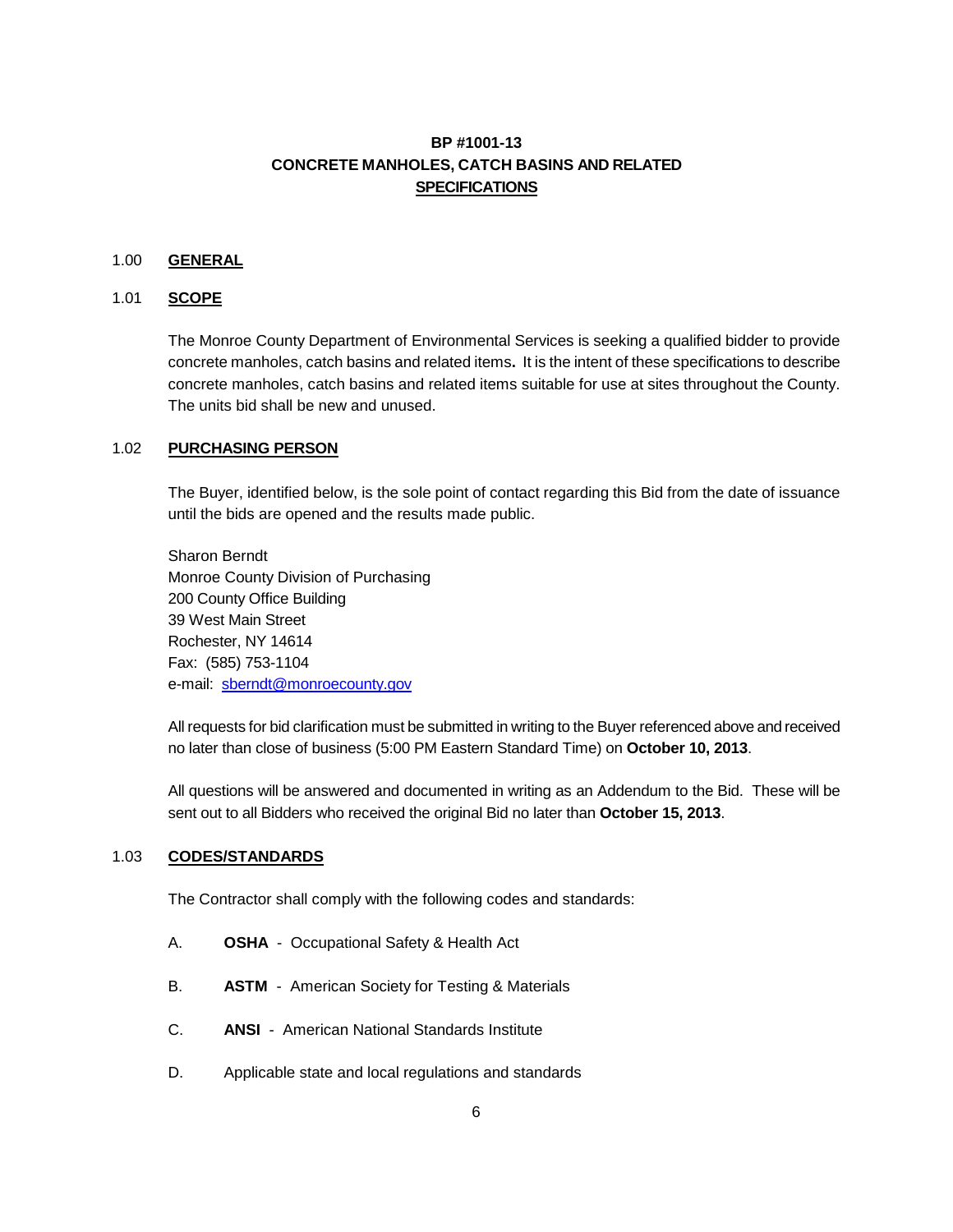#### 2.00 **EQUIPMENT SPECIFICATIONS**

The concrete manholes, catch basins and related items shall meet the following minimum requirements:

- A. All catch basins, manhole bases, risers, flat slab covers and grade rings shall be designed in accordance with (ASTM C-478) and to withstand the equivalent of an (H-20) high loading.
- B. All catch basins, manhole bases, risers, flat slab covers and grade rings lifting hooks or eyes installed at the time of manufacture. Lifting eyes shall be Dayton Superior (Swift lift) or County-approved equal. Two ton eyes shall be used with 4' diameter manholes & catch basins. Four ton eyes shall be used with 5' diameter manholes.
- C. All manhole bases and riser sections shall be supplied with steps installed on twelve (12) inch centers. Steps shall be Neehah R-1 982-F, Syracuse Casting 2588-1, New Jersey Aluminum F-I 4-2- B, M.A. Industries #PS-2-PF or County-approved equal.
- D. Delivered prices for all supplies shall include deliverywithin Monroe County and unloading at delivery site.
- E. All items, except manhole bases with cast-in-place rubber compression seals, must be available within forty-eight (48) hours, coated inside and out with Koppers Super Service Black (or County-approved equal. Manhole bases with rubber compression seals must be available within seven (7) calendar days and coated on the outside only with Koppers super service black or County-approved equal.
- F. Manhole bases, risers and top slabs shall have a bell and spigot configuration that join together and use a neoprene gasket conforming to (ASTM C-443) as a flexible joint sealer.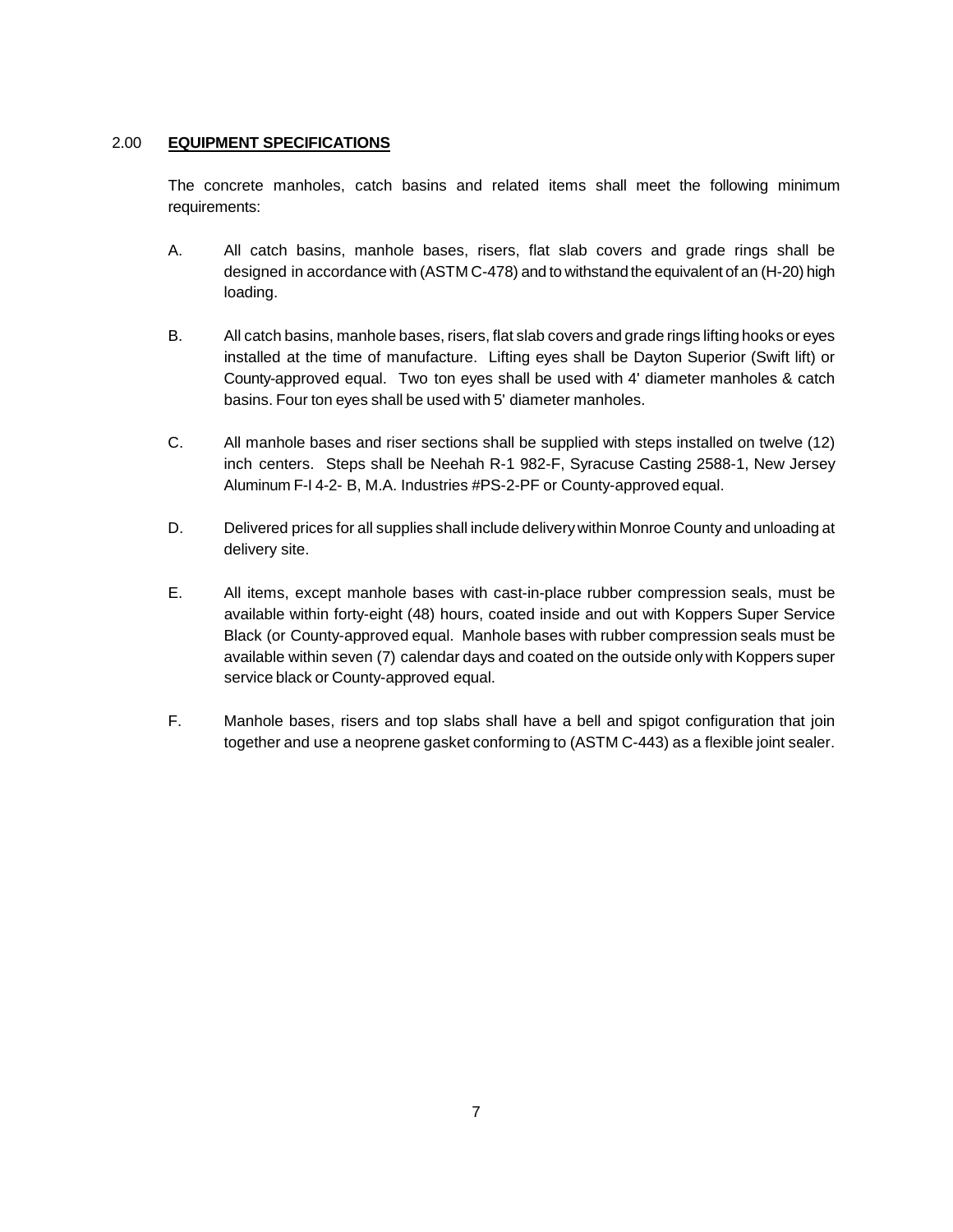#### **NOTICE OF JOB VACANCIES**

a) The contractor recognizes the continuing commitment on the part of Monroe County to assist those receiving temporary assistance to become employed in jobs for which they are qualified and the County's need to know when jobs become available in the community.

b) The contractor agrees to notify the County when the contractor has or is about to have a job opening for a full time position within Monroe County or any contiguous county. Such notice shall be given as soon as practicable after the contractor has knowledge that a job opening will occur. The notice shall contain information that will facilitate the identification and referral of appropriate candidates in a form and as required by the Employment Coordinator. This would include at least a description of conditions for employment, including the job title and information concerning wages, hours per work week, location and qualifications (education and experience).

c) Notice shall be given in writing to: Employment Coordinator Monroe County Department of Human and Health Services Rm 535 691 St. Paul St. Rochester, NY 14605 Telephone: (585) 753-6322 Fax: (585) 753-6308

d) The contractor recognizes that this is an opportunity to make a good faith effort to work with Monroe County for the benefit of the community. Nothing contained in this provision, however, shall be interpreted as an obligation on the part of the contractor to employ any individual who may be referred by or through the County for job openings as a result of the above notice. Any decisions made by the contractor to hire any individual referred by or through the County shall be voluntary and based solely upon the contractor's job requirements and the individual's qualifications for the job, as determined by the contractor.

e) If the contractor is a local municipality within Monroe County, said municipality shall be subject to the above subparagraphs, except that said municipalities shall not be required to give notice where the position is subject to a published civil service list.

Notice of Job Vacancy - Purchasing 7-27-2009.doc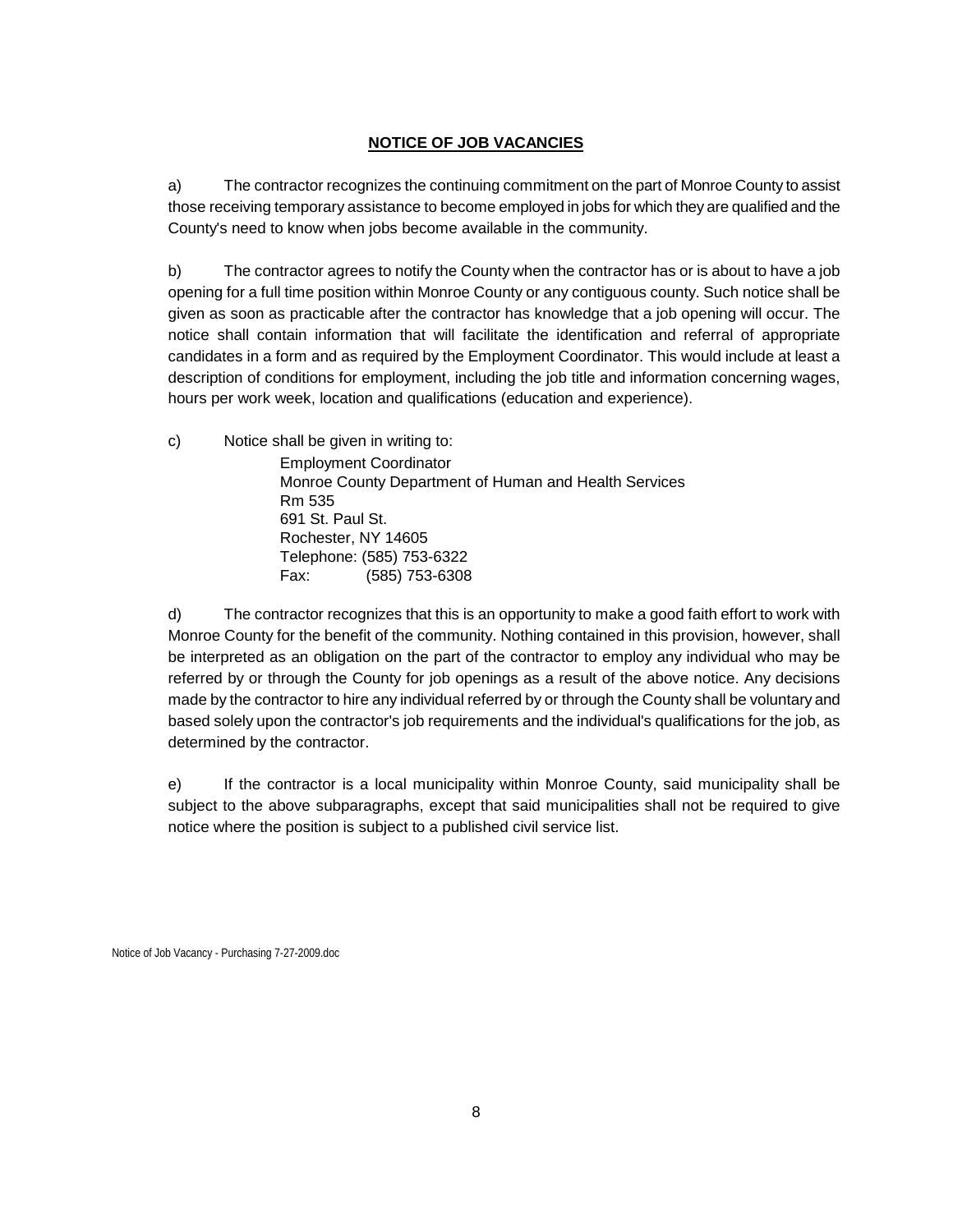#### **COMPLIANCE WITH FEDERAL SINGLE AUDIT ACT**

In the event the Contractor is a recipient through this contract, directly or indirectly of any funds of or from the United States Government, Contractor agrees to comply fully with the terms and requirements of Federal Single Audit Act [Title 31 United States Code, Chapter 75], as amended from time to time. The Contractor shall comply with all requirements stated in Federal Office of Management and Budget Circulars A-102, A-110 and A-133 and such other circulars, interpretations, opinions, rules or regulations that may be issued in connection with the Federal Single Audit Act.

If on a cumulative basis the Contractor expends Five Hundred Thousand and no/100 Dollars (\$500,000.00) or more in federal funds in any fiscal year, it shall cause to have a single audit conducted, the Data Collection Form (defined in Federal Office of Management and Budget Circular A-133) shall be submitted to the County; however, if there are findings or questioned costs related to the program that is federally funded by the County, the Contractor shall submit the complete reporting package (defined in Federal Office of Management and Budget Circular A-133) to the County.

If on a cumulative basis the Contractor expends less than Five Hundred Thousand and no/100 Dollars (\$500,000.00) in federal funds in any fiscal year, it shall retain all documents relating to the federal programs for three (3) years after the close of the Contractor's fiscal year in which any payment was received from such federal programs.

All required documents must be submitted within nine (9) months of the close of the Contractor's fiscal year end to:

Monroe County Internal Audit Unit 304 County Office Building 39 West Main Street Rochester, New York 14614

The Contractor shall, upon request of the County, provide the County such documentation, records, information and data and response to such inquiries as the County may deem necessary or appropriate and shall fully cooperate with internal and/or independent auditors designated by the County and permit such auditors to have access to, examine and copy all records, documents, reports and financial statements as the County deems necessary to assure or monitor payments to the Contractor under this contract.

The County's right of inspection and audit pursuant to this contract shall survive the payment of monies due to Contractor and shall remain in full force and effect for a period of three (3) years after the close of the Contractor's fiscal year in which any funds or payment was received from the County under this contract.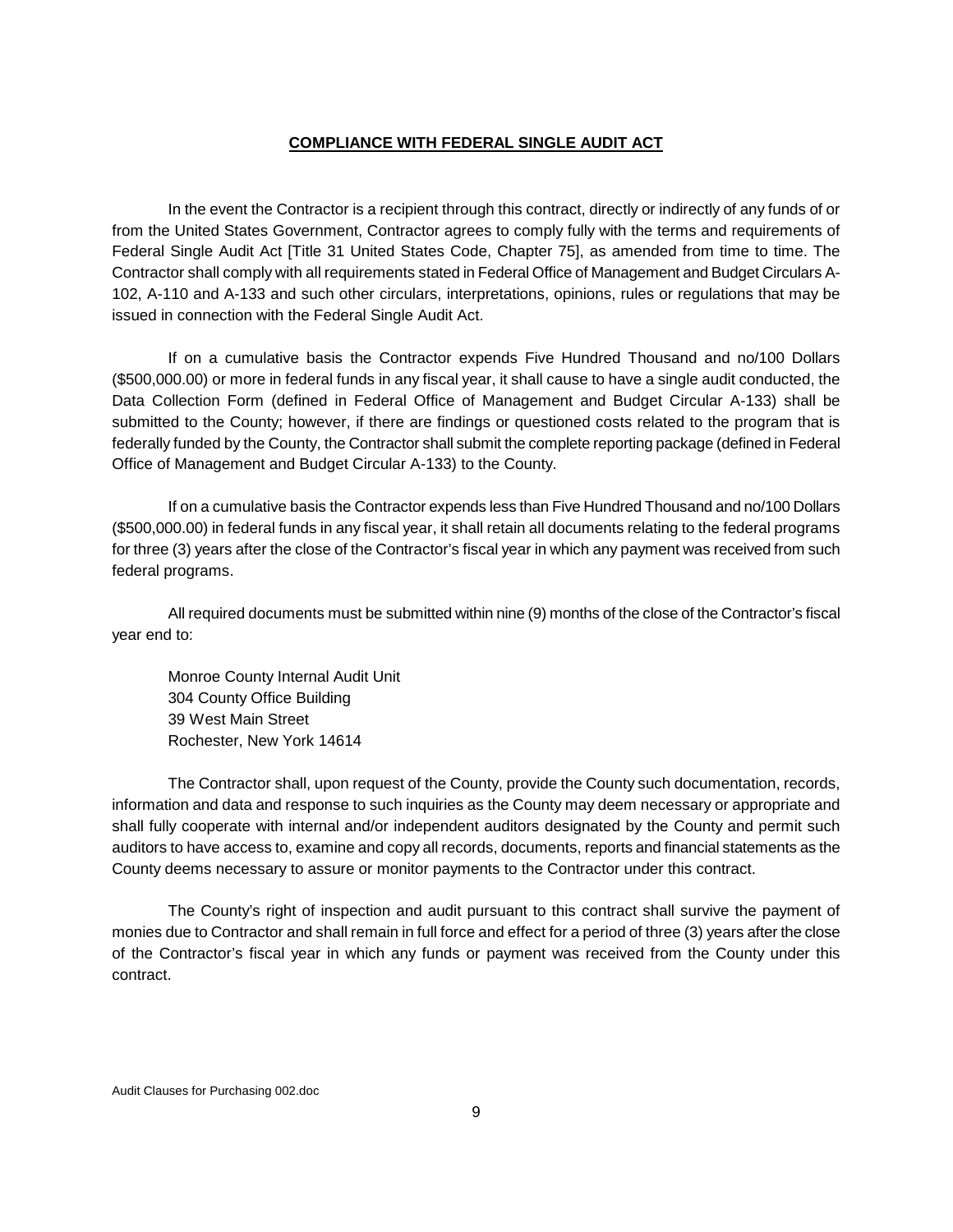# **BP1001-13 CONCRETE MANHOLES, CATCH BASINS AND RELATED UNIT PRICE SHEET**

| <b>Item</b> | <b>Material</b> |                                                                                                   |              |                   |
|-------------|-----------------|---------------------------------------------------------------------------------------------------|--------------|-------------------|
| #           | <b>Master</b>   | <b>Description</b>                                                                                | <b>Size</b>  | <b>Unit Price</b> |
|             |                 | 48" precast concrete risers conforming to ASTM C-478 with                                         |              |                   |
|             |                 | joints conforming to ASTM-443 coated inside and out with                                          |              |                   |
| 10          |                 | 1004658 Koppers Super Service Black                                                               | 1'           | \$118.37          |
|             |                 | 48" precast concrete risers conforming to ASTM C-478 with                                         |              |                   |
|             |                 | joints conforming to ASTM-443 coated inside and out with                                          |              |                   |
| 20          |                 | 1004668 Koppers Super Service Black                                                               | $2^{\prime}$ | \$216.30          |
|             |                 | 48" precast concrete risers conforming to ASTM C-478 with                                         |              |                   |
|             |                 | joints conforming to ASTM-443 coated inside and out with                                          |              |                   |
| 30          |                 | 1004679 Koppers Super Service Black                                                               | 3'           | \$233.81          |
|             |                 | 60" precast concrete risers conforming to ASTM C-478 with                                         |              |                   |
|             |                 | joints conforming to ASTM C-443 coated inside and out with                                        |              |                   |
| 40          |                 | 1004706 Kopper Super Service Black                                                                | $2^{\prime}$ | \$237.93          |
| 50          |                 | 1000229 Type "B" Risers, 12"                                                                      |              | \$141.63          |
|             |                 | 48" precast manhole base conforming to ASTM C-478 with a                                          |              |                   |
|             |                 | joint conforming to ASTM C-443 coated on the outside with                                         |              |                   |
| 60          |                 | 1004813 Koppers Super Service Black                                                               | $2^{\prime}$ | \$406.34          |
|             |                 | 48" precast manhole base conforming to ASTM C-478 with a                                          |              |                   |
|             |                 | joint conforming to ASTM C-443 coated on the outside with                                         |              |                   |
| 70          |                 | 1024596 Koppers Super Service Black                                                               | 3'6''        | \$554.66          |
|             |                 | 60" precast manhole base conforming to ASTM C-478 with a                                          |              |                   |
|             |                 | joint conforming to ASTM C-443 coated on the outside with                                         | $2^\circ$    |                   |
| 80          |                 | 1004821 Koppers Super Service Black<br>48" precast manhole flat slab top conforming to ASTM C-478 |              | \$626.24          |
| 90          |                 | 1004830 coated inside & out with Kopper Super Service Black                                       |              |                   |
|             |                 | 60" precast manhole flat slab top conforming to ASTM C-478                                        |              | \$182.83          |
| 100         |                 | 1004836 coated inside & out with Kopper Super Service Black                                       |              | \$259.56          |
|             |                 | 48" Rubber ring seal gaskets for top slabs risers and bases                                       |              |                   |
| 110         |                 | 1000112 conforming to ASTM C-443                                                                  |              | \$26.78           |
| 120         |                 | 1036458 4" Reinforced precast concrete grade rings 24" ID, 40" OD                                 |              | \$36.05           |
|             |                 |                                                                                                   |              |                   |
|             |                 | Pre-cast concrete catch basin, 24" x 24" inside dimensions,                                       |              |                   |
|             |                 | 36" square x 30" high (includes 6" base); reinforced with #4                                      |              |                   |
|             |                 | rebar and 12" on center (both directions) 3" x 6" 4 gauge. wire                                   |              |                   |
|             |                 | mesh on each side; range of openings from 6"on up, as                                             |              |                   |
|             |                 | needed at no additional charge. Concrete 4,000 psi. Basin to                                      |              |                   |
| 130         | 1000161         | be coated inside and out with Koppers Super Service Black                                         |              | \$282.57          |
|             |                 |                                                                                                   |              |                   |
|             |                 | Pre-cast concrete catch basin, 24" x 24" inside dimensions,                                       |              |                   |
|             |                 | 36" square x 21" high (includes 6" base); reinforced with #4                                      |              |                   |
|             |                 | rebar and 12" on center (both directions) 3" x 6" 4 gauge. wire                                   |              |                   |
|             |                 | mesh on each side; range of openings from 6"on up, as                                             |              |                   |
|             |                 | needed at no additional charge. Concrete 4,000 psi. Basin to                                      |              |                   |
| 140         |                 | 1000153 be coated inside and out with Koppers Super Service Black                                 |              | \$233.82          |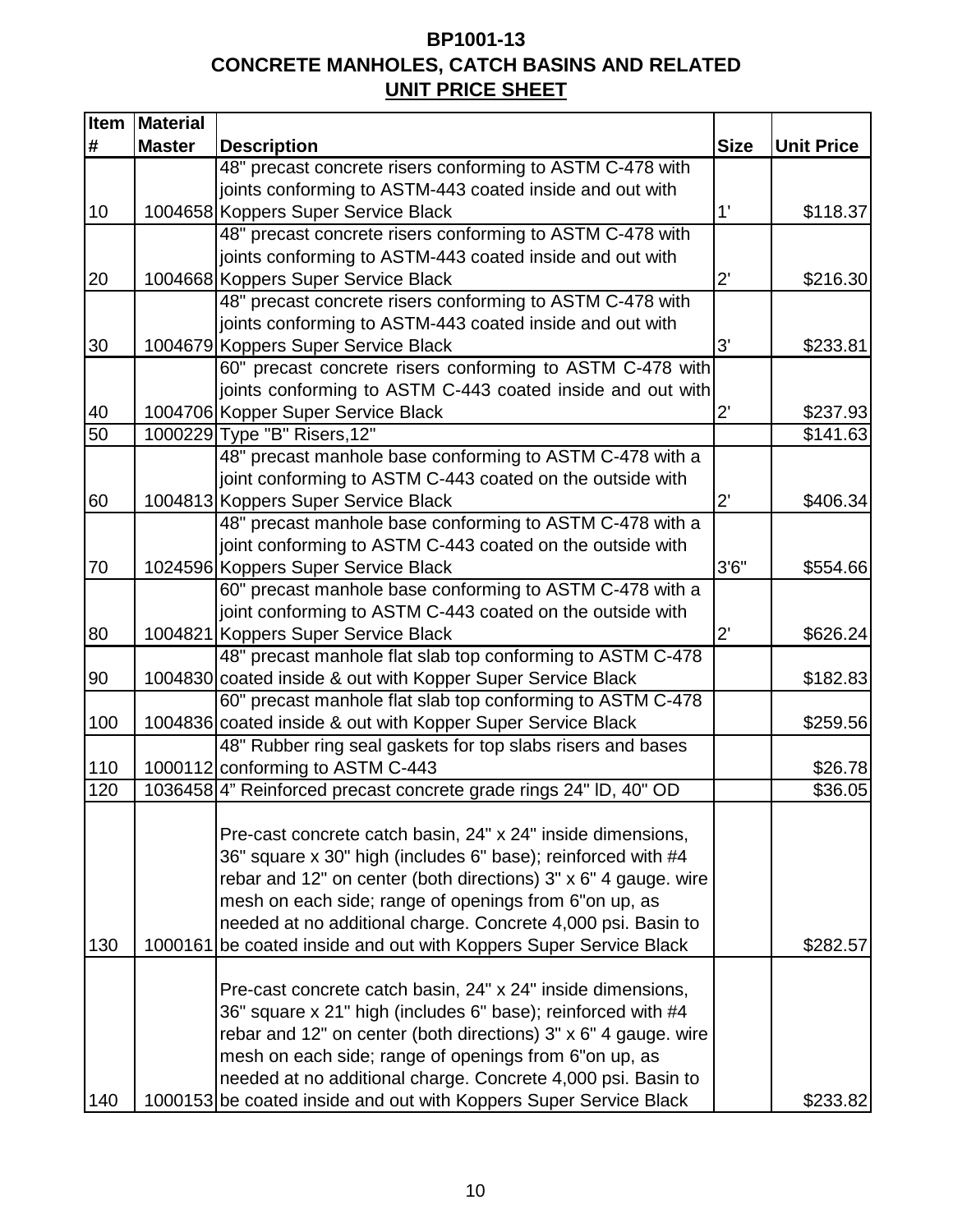# **BP1001-13 CONCRETE MANHOLES, CATCH BASINS AND RELATED UNIT PRICE SHEET**

| <b>Item</b> | Material      |                                                                                                                                                                                                                                                                                                                                                                                                 |             |                      |
|-------------|---------------|-------------------------------------------------------------------------------------------------------------------------------------------------------------------------------------------------------------------------------------------------------------------------------------------------------------------------------------------------------------------------------------------------|-------------|----------------------|
| #           | <b>Master</b> | <b>Description</b>                                                                                                                                                                                                                                                                                                                                                                              | <b>Size</b> | <b>Unit Price</b>    |
| 150         | 1000157       | Pre-cast concrete catch basin, 24" x 24" inside dimensions,<br>36" square x 18" high (includes 6" base); reinforced with #4<br>rebar and 12" on center (both directions) 3" x 6" 4 gauge. wire<br>mesh on each side; range of openings from 6"on up, as<br>needed at no additional charge. Concrete 4,000 psi. Basin to<br>be coated inside and out with Koppers Super Service Black            |             | \$185.92             |
| 160         |               | Pre-cast concrete catch basin, 24" x 24" inside dimensions,<br>36" square x 24" high (includes 6" base); reinforced with #4<br>rebar and 12" on center (both directions) 3" x 6" 4 gauge. wire<br>mesh on each side; range of openings from 6"on up, as<br>needed at no additional charge. Concrete 4,000 psi. Basin to<br>1000165 be coated inside and out with Koppers Super Service Black    |             | \$282.43             |
|             |               | Catch basin, 24" x 32" x 24" deep, Type S, coated inside and                                                                                                                                                                                                                                                                                                                                    |             |                      |
| 170         |               | 1015486 out with Koppers Super Service Black                                                                                                                                                                                                                                                                                                                                                    |             | \$509.44             |
| 180         |               | Riser rings for above catch basins 36" square x 6" high with<br>1000174 24" square inside dimensions; reinforced with #4 rebar                                                                                                                                                                                                                                                                  |             | \$113.30             |
| 190         |               | Riser rings for above catch basins 36" square x12" high with<br>1000182 24" square inside dimensions; reinforced with #4 rebar                                                                                                                                                                                                                                                                  |             | \$151.41             |
| 200         |               | Type B pre-cast receiving basin with 2" x 3" keyway 32 1/2" x<br>18-15/16 x 36 high, 8" diameter openings at center of 18-<br>15/16" wall taper bottom 3" on the floor; invert on longer side<br>of 8" outlet pipe; 12" diameter hole in center of longer wall,<br>recess 2" from top of floor; Class A concrete 4,000 psi; steel<br>1000192 reinforcement #4 rebar 1 2" O.C. (both directions) |             | \$295.71             |
| 210         |               | 3'<br>5'<br>Communication<br>splice<br>(Qty<br>$0-7)$<br>X<br>box<br>1024762 Electrical/Communication Manhole                                                                                                                                                                                                                                                                                   |             | \$704.52             |
|             |               |                                                                                                                                                                                                                                                                                                                                                                                                 |             |                      |
| 220         |               | 3'<br>Communication<br>splice<br>7&UP)<br>$5^{\prime}$<br>(Qty<br>X<br>box<br>1024763 Electrical/Communication Manhole                                                                                                                                                                                                                                                                          |             |                      |
| 230         |               | 1024764 30"X30" Communication Handhole Type 1                                                                                                                                                                                                                                                                                                                                                   |             | \$622.94<br>\$421.79 |